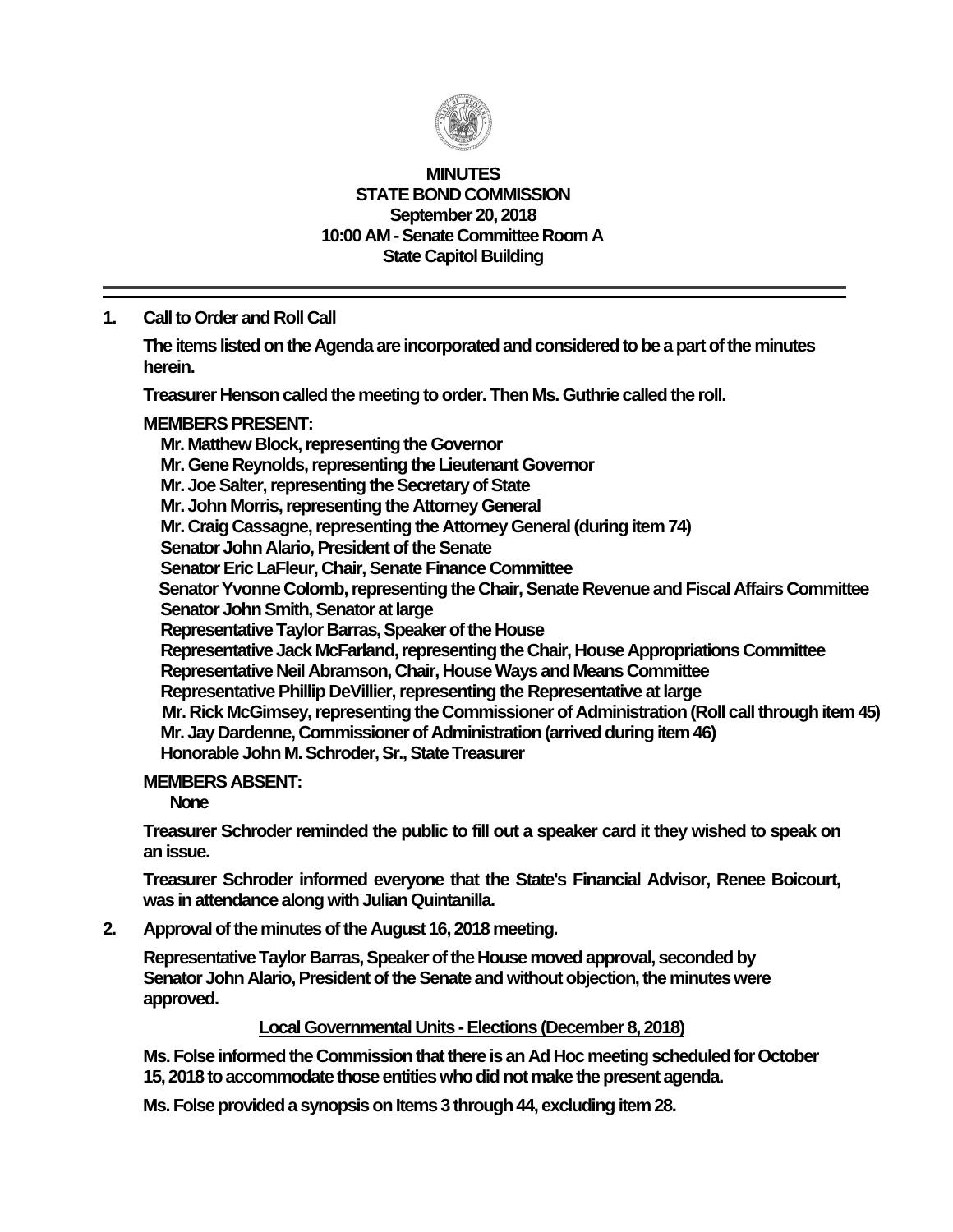# **3. L18-310 - Allen Parish School Board, School District No. 25**

Not exceeding \$9,200,000 (General Obligation Bonds), not exceeding 7%, not exceeding 20 years, **(1)** acquiring and/or improving lands for building sites and playgrounds, including construction of necessary sidewalks and streets adjacent thereto, **(2)** purchasing, erecting and/or improving school buildings and other school related facilities and **(3)** acquiring necessary equipment and furnishings.

**Representative Taylor Barras, Speaker of the House moved approval, seconded by Senator John Alario, President of the Senate and without objection, the item was approved.**

## **4. L18-285 - Ascension Parish, City of Gonzales**

2% Hotel Occupancy Tax, to be levied in perpetuity, beginning April 1, 2019, financing, construction, maintenance and operation of an event and conference center.

**Representative Taylor Barras, Speaker of the House moved approval, seconded by Senator John Alario, President of the Senate and without objection, the item was approved.**

## **5. L18-295 - Ascension Parish Council**

1.0 mills tax, 10 years, 2019-2028, acquiring, constructing, improving, maintaining and operating an animal shelter, including necessary equipment and facilities.

**Representative Taylor Barras, Speaker of the House moved approval, seconded by Senator John Alario, President of the Senate and without objection, the item was approved.**

#### **6. L18-274 - Assumption Parish, Labadieville Gravity Drainage District No. 3** \$0.35 per acre tax, 10 years, 2019-2028, constructing, maintaining and operating gravity drainage works.

**Representative Taylor Barras, Speaker of the House moved approval, seconded by Senator John Alario, President of the Senate and without objection, the item was approved.**

## **7. L18-306 - Avoyelles Parish, Hospital Service District No. 1**

4.90 mills tax, 10 years, 2020-2029, improving, maintaining and operating hospital facilities.

**Representative Taylor Barras, Speaker of the House moved approval, seconded by Senator John Alario, President of the Senate and without objection, the item was approved.**

### **8. L18-304 - Avoyelles Parish Police Jury**

**(1)** ¾% sales tax, 10 years, beginning July 1, 2019, providing garbage and solid waste collection and disposal; **(2)** ¼% sales tax, 10 years, beginning July 1, 2019, constructing, improving and maintaining public roads, highways and bridges, including the purchase of road maintenance equipment; **(3)** 8.0 mills tax, 10 years, 2019-2028, providing garbage and solid waste collection and disposal.

**Representative Taylor Barras, Speaker of the House moved approval, seconded by Senator John Alario, President of the Senate and without objection, the item was approved.**

# **9. L18-292 - Caldwell Parish Law Enforcement District**

10.4 mills tax, 10 years, 2020-2029, providing additional funding.

**Representative Taylor Barras, Speaker of the House moved approval, seconded by Senator John Alario, President of the Senate and without objection, the item was approved.**

### **10. L18-261 - Caldwell Parish Police Jury**

8.63 mills tax, 10 years, 2020-2029, maintenance and/or construction of public roads and bridges.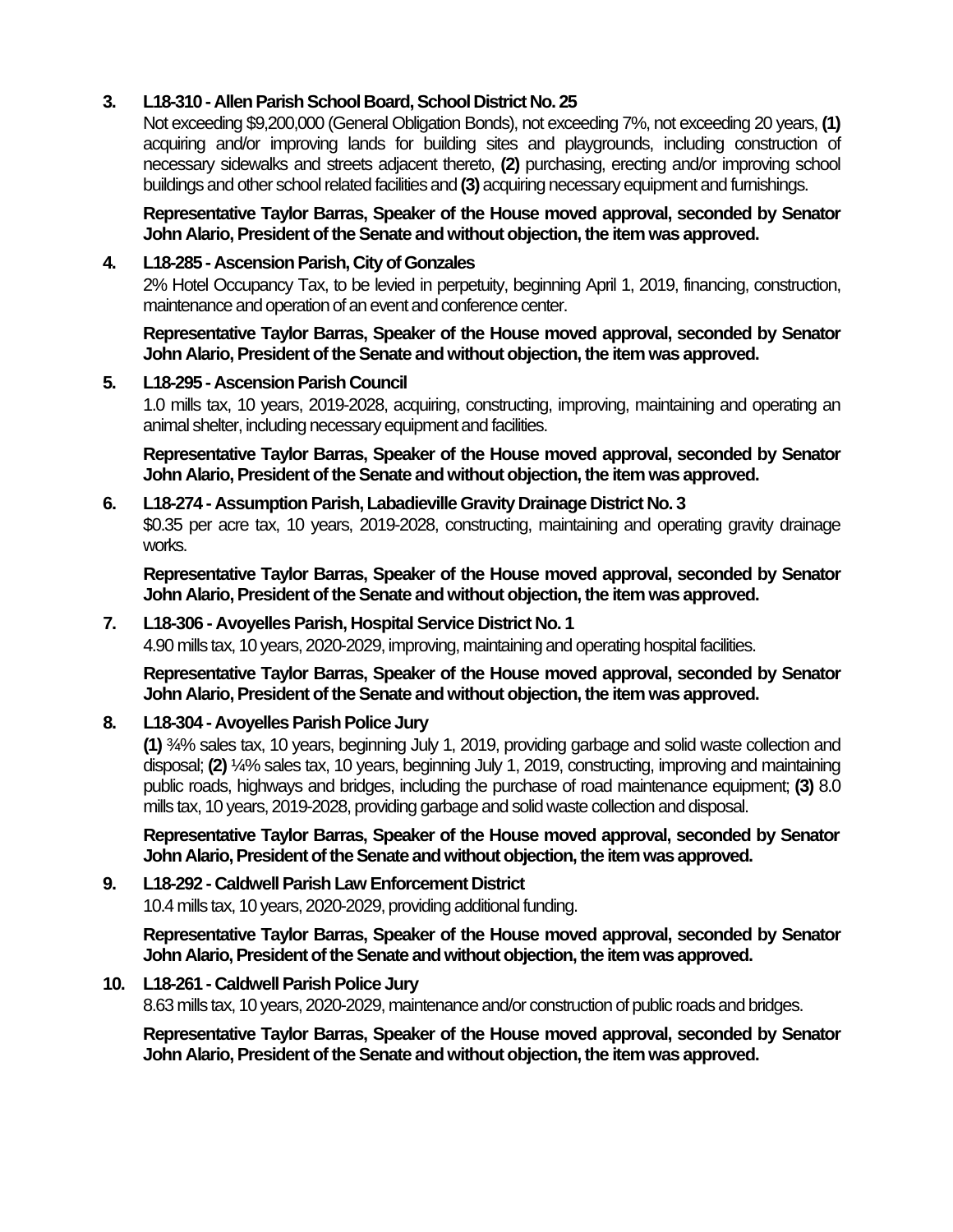#### **11. L18-259 - Claiborne Parish Law Enforcement District**

12.0 mills tax, 10 years, 2019-2028, providing additional funds.

**Representative Taylor Barras, Speaker of the House moved approval, seconded by Senator John Alario, President of the Senate and without objection, the item was approved.**

#### **12. L18-294 - DeSoto Parish Police Jury**

1.26 mills tax, 10 years, 2019-2028, maintaining and operating the DeSoto Parish Courthouse and Courthouse Annex.

**Representative Taylor Barras, Speaker of the House moved approval, seconded by Senator John Alario, President of the Senate and without objection, the item was approved.**

#### **13. L18-282 -East Baton Rouge Parish, East Side Fire Protection District No. 5**

10.0 mills tax, 10 years, 2019-2028, **(1)** development, operation and maintenance of fire protection facilities and **(2)** paying the costs of obtaining water for fire protection purposes, including charges for fire hydrant rentals and service.

**Representative Taylor Barras, Speaker of the House moved approval, seconded by Senator John Alario, President of the Senate and without objection, the item was approved.**

**14. L18-267 - East Baton Rouge Parish, Metropolitan Council of the Parish of East Baton Rouge and City of Baton Rouge**

1.5 mills tax, 10 years, 2019-2028, **(1)** operating and maintaining a treatment center that will provide mental health and substance abuse services and **(2)** providing funds for adequate administrative and support staff.

**Representative Taylor Barras, Speaker of the House moved approval, seconded by Senator John Alario, President of the Senate and without objection, the item was approved.**

**15. L18-268 - East Baton Rouge Parish, Metropolitan Council of the Parish of East Baton Rouge and City of Baton Rouge, East Baton Rouge Capital Improvements District**

1/2% sales tax, 30 years, April 1, 2019 - March 31, 2049, **(1) (a)** construct or improve roads, including drainage projects and traffic synchronization, **(b)** improve existing corridors to increase mobility, including signal synchronization and sidewalks, **(c)** construct community enhancement projects, including drainage, lights and sidewalks, **(2)** improve the Advanced Traffic Management Center, such improvements prioritized within the Parish of East Baton Rouge and Baton Rouge as described in the MovEBR Plan dated August 8, 2018 and within Baker, Zachary and Central as determined by the applicable governing authority and **(3)**fund proceeds into bonds.

**Representative Taylor Barras, Speaker of the House moved approval, seconded by Senator John Alario, President of the Senate and without objection, the item was approved.**

### **16. L18-263 - Franklin Parish, Fire Protection District No. 2**

10.53 mills tax, 10 years, 2021-2030, **(1)** acquiring, constructing, improving, maintaining and operating fire protection facilities and equipment and **(2)** paying the costs of obtaining water for fire protection purposes.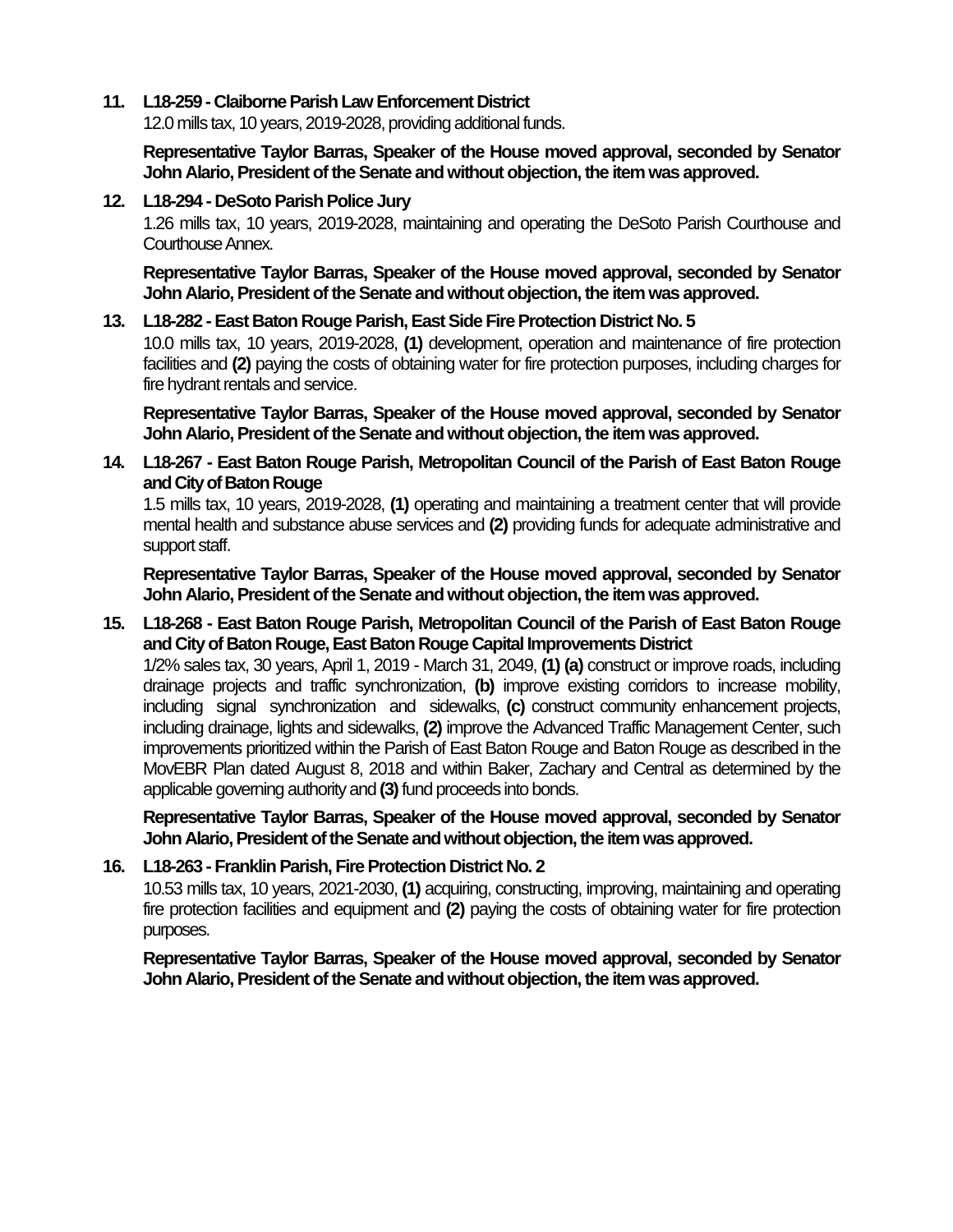## **17. L18-262 - Franklin Parish, Fire Protection District No. 4**

10.66 mills tax, 10 years, 2020-2029, acquiring, constructing, improving, maintaining and operating fire protection facilities and equipment, including paying the cost of obtaining water for fire protection purposes.

**Representative Taylor Barras, Speaker of the House moved approval, seconded by Senator John Alario, President of the Senate and without objection, the item was approved.**

### **18. L18-311 -Franklin Parish Police Jury**

**(1)** 3.30 mills tax, 10 years, 2021-2030, supporting, operating and maintaining a parishwide Health Unit;**(2)** 7.67 mills tax, 10 years, 2021-2030, improving, maintaining and operating the public library; **(3)** 2.07 mills tax, 10 years, 2021-2030, activities, services and facilities of the Franklin Parish Council on Aging.

**Representative Taylor Barras, Speaker of the House moved approval, seconded by Senator John Alario, President of the Senate and without objection, the item was approved.**

### **19. L18-301 -Grant Parish Police Jury**

10.90 mills tax, 10 years, 2020-2029, maintaining, supporting and operating public libraries.

**Representative Taylor Barras, Speaker of the House moved approval, seconded by Senator John Alario, President of the Senate and without objection, the item was approved.**

## **20. L18-296 -Jackson Parish, Town of Chatham**

**(1)** 15.0 mills tax, 20 years, 2019-2038, support of the Police Department, including acquiring, operating and maintaining police equipment and **(2)** 11.0 mills tax, 20 years, 2019-2038, providing support for the General Fund.

**Representative Taylor Barras, Speaker of the House moved approval, seconded by Senator John Alario, President of the Senate and without objection, the item was approved.**

### **21. L18-273 - Jefferson Davis Parish, Fire Protection District No. 2**

11.91 mills tax, 10 years, 2019-2028, **(1)** constructing, acquiring, improving, maintaining and operating fire protection facilities and equipment and **(2)** paying the cost of obtaining water for fire protection purposes.

**Representative Taylor Barras, Speaker of the House moved approval, seconded by Senator John Alario, President of the Senate and without objection, the item was approved.**

### **22. L18-270 - Jefferson Davis Parish, Fire Protection District No. 3**

5.23 mills tax, 10 years, 2019-2028, **(1)** constructing, acquiring, improving, maintaining and operating fire protection facilities and equipment and **(2)** paying the cost of obtaining water for fire protection purposes.

**Representative Taylor Barras, Speaker of the House moved approval, seconded by Senator**  John Alario, President of the Senate and without objection, the item was approved.

# **23. L18-269 - Jefferson Davis Parish, Fire Protection District No. 4**

6.91 mills tax, 10 years, 2019-2028, **(1)** constructing, acquiring, improving, maintaining and operating fire protection facilities and equipment and **(2)** paying the cost of obtaining water for fire protection purposes.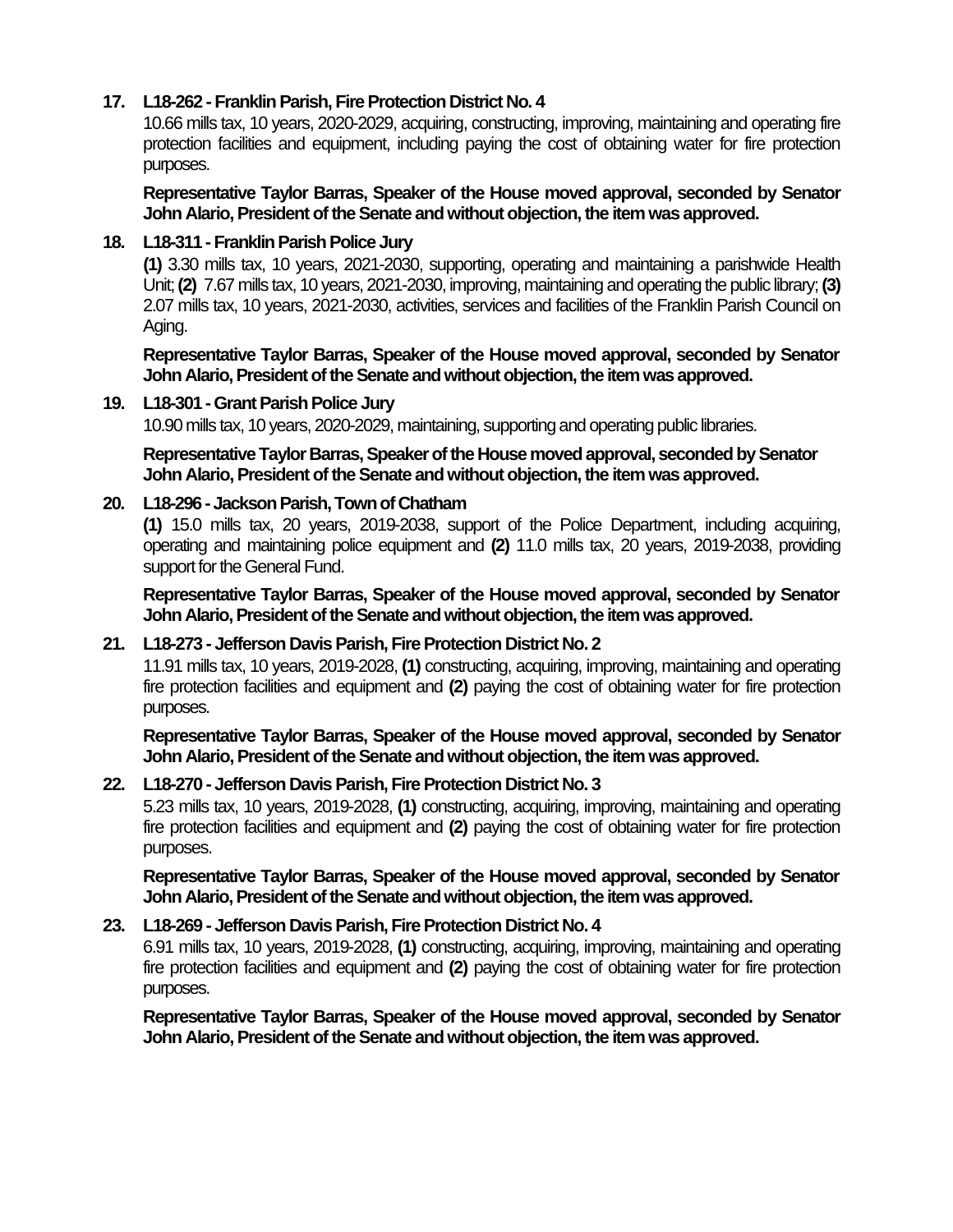## **24. L18-271 - Jefferson Davis Parish, Fire Protection District No. 7**

9.80 mills tax, 10 years, 2019-2028, **(1)** constructing, acquiring, improving, maintaining and operating fire protection facilities and equipment and **(2)** paying the cost of obtaining water for fire protection services.

**Representative Taylor Barras, Speaker of the House moved approval, seconded by Senator John Alario, President of the Senate and without objection, the item was approved.**

### **25. L18-231 - Jefferson Parish Council, Fire Protection District No. 6**

25.0 mills tax, 10 years, 2020-2029, acquiring, constructing, improving, providing, maintaining and operating fire protections facilities, vehicles and equipment, including both movable and immovable property to provide fire protection service.

**Representative Taylor Barras, Speaker of the House moved approval, seconded by Senator John Alario, President of the Senate and without objection, the item was approved.**

#### **26. L18-232 - Jefferson Parish Council, Fire Protection District No. 8**

25.0 mills tax, 10 years, 2021-2030, acquiring, constructing, improving, providing, maintaining or operating fire protection facilities and equipment.

**Representative Taylor Barras, Speaker of the House moved approval, seconded by Senator John Alario, President of the Senate and without objection, the item was approved.**

#### **27. L18-266 - Lafayette Parish, Lafayette City-Parish Council**

Amendment to the Lafayette City-Parish Consolidated Government Home Rule Charter to abolish City-Parish Council, create the Lafayette City Council and Lafayette Parish Council, as governing authority for Lafayette City-Parish Consolidated Government; establish as governing authority, City Council for City of Lafayette and Parish Council for Parish of Lafayette; apply term limits of current City-Parish Council members to new City Council and Parish Council; abolish Lafayette Public Utilities Authority, establish Lafayette City Council as governing authority of Utilities Department and Lafayette Public Power Authority; establish any proposal for management of substantial part of utility system be approved by vote of electors of City of Lafayette at election called for that purpose by two-thirds vote of Lafayette City Council; grant eligibility to acting Mayor-President or Council member for election to that position; abolish Lafayette City-Parish Planning and Zoning Commission, establish City Planning and Zoning Commission and Parish Planning and Zoning Commission; change method of nomination of prospective appointees to Lafayette Municipal Civil Service Board; change method of counting required percentages of voters for initiative or referendum petition and commencement of recall process; change method of counting number of votes necessary to amend the Lafayette City-Parish Consolidated Government Home Rule Charter.

**Representative Taylor Barras, Speaker of the House moved approval, seconded by Senator John Alario, President of the Senate and without objection, the item was approved.**

### **28. L18-316 - Lafayette Parish, Rural Fire District**

10.0 mills tax, 10 years, 2019-2028, maintaining, operating and paying expenses for fire protection services, including but not limited to, the issuance of bonds for acquiring, constructing and improving fire protection related facilities, machinery and equipment.

**Ms. Folse provided a synopsis. Treasurer Schroder advised Senator Eric LaFleur, Chair, Senate Finance Committee requested to be recused from this item. Representative Taylor Barras, Speaker of the House moved approval, seconded by Senator John Alario, President of the Senate and without objection, the item was approved.**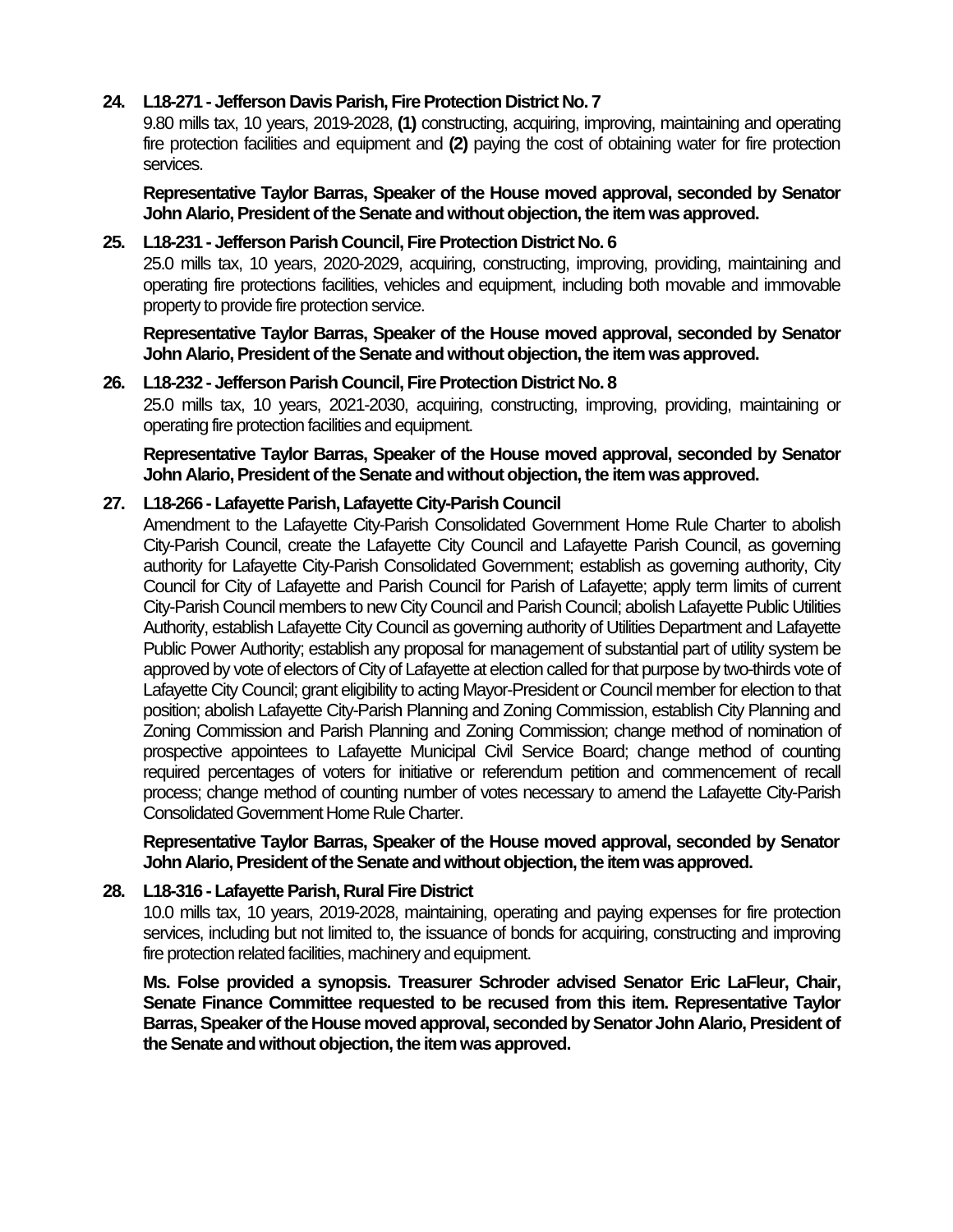### **29. L18-283 - Lafayette Parish Law Enforcement District**

½% sales tax, to be levied in perpetuity, beginning April 1, 2019, providing law enforcement personnel, equipment, salaries, facilities and services.

**Representative Taylor Barras, Speaker of the House moved approval, seconded by Senator John Alario, President of the Senate and without objection, the item was approved.**

### **30. L18-307 - Morehouse Parish, Fire Protection District No. 1, Ward 6**

6.93 mills tax, 10 years, 2020-2029, **(1)** acquiring, constructing, improving, maintaining or operating fire protection facilities, vehicles and equipment and **(2)** paying the cost of obtaining water for fire protection purposes.

**Representative Taylor Barras, Speaker of the House moved approval, seconded by Senator John Alario, President of the Senate and without objection, the item was approved.**

## **31. L18-308 - Orleans Parish, City of New Orleans**

Amend Article V, Section 5-301 of the Home Rule Charter to change the composition of the membership of the Sewerage and Water Board to remove one citizen member and include the chair of the Public Works, Sanitation and Environment Committee of the New Orleans City Council or its successor committee, a member of the committee appointed by the chair, or a civil engineer appointed by the chair.

**Representative Taylor Barras, Speaker of the House moved approval, seconded by Senator John Alario, President of the Senate and without objection, the item was approved.**

#### **32. L18-265 - Orleans Parish, City of New Orleans, Touro Bouligny Security District** 16.2 mills tax, 8 years, 2019-2026, promote and encourage security

**Representative Taylor Barras, Speaker of the House moved approval, seconded by Senator** John Alario, President of the Senate and without objection, the item was approved.

### **33. L18-302 -Ouachita Parish, Town of Richwood**

20.69 mills tax, 10 years, 2019-2028, maintaining the police department and operating the recreation facilities.

**Representative Taylor Barras, Speaker of the House moved approval, seconded by Senator John Alario, President of the Senate and without objection, the item was approved.**

### **34. L18-276 - Rapides Parish Police Jury, Fire Protection District No. 10**

29.11 mills tax, rededicating proceeds heretofore and hereafter and extending 10 years, 2020-2029, **(1)** acquiring, constructing, improving, maintaining or operating fire protection and emergency medical service facilities, vehicles and equipment, including both movable and immovable property and **(2)** paying the cost of obtaining water for fire protection purposes.

**Representative Taylor Barras, Speaker of the House moved approval, seconded by Senator John Alario, President of the Senate and without objection, the item was approved.**

## **35. L18-279 - Rapides Parish Police Jury, Road District No. 2B (Ward 11), Sub-Road District No. 2** 15.0 mills tax, 10 years, 2019-2028, constructing, improving, maintaining and keeping in repair the public roads, highways, bridges and drainage facilities.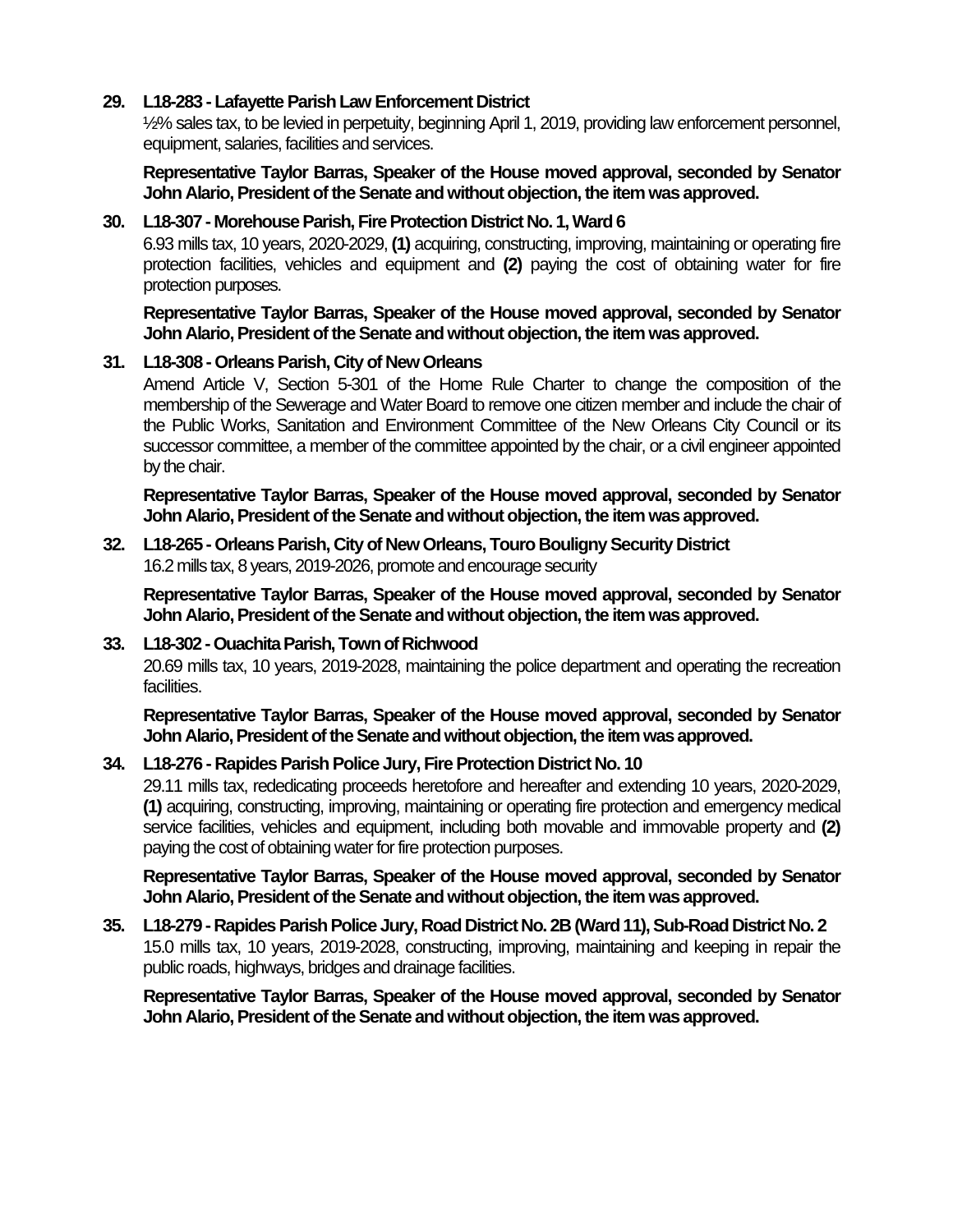**36. L18-278 - Rapides Parish Police Jury, Road District No. 2B (Ward 11), Sub-Road District No. 1** 15.0 mills tax, 10 years, 2019-2028, constructing, improving, maintaining and keeping in repair the public roads, highways and bridges and drainage facilities.

**Representative Taylor Barras, Speaker of the House moved approval, seconded by Senator John Alario, President of the Senate and without objection, the item was approved.**

#### **37. L18-277 - Rapides Parish Police Jury, Road District No. 6A**

63.07 mills tax, 10 years, 2020-2029, constructing, maintaining and keeping in repair public roads, highways and bridges and drainage facilities.

**Representative Taylor Barras, Speaker of the House moved approval, seconded by Senator John Alario, President of the Senate and without objection, the item was approved.**

#### **38. L18-286 -St. James Parish Council**

7.0 mills tax, 30 years, 2019-2048, **(1)** constructing and improving levee, drainage and flood protection projects within East and West Banks, including acquisition of equipment, **(2)** paying other costs incidental thereto and **(3)** providing maintenance and operation of the foregoing.

**Representative Taylor Barras, Speaker of the House moved approval, seconded by Senator John Alario, President of the Senate and without objection, the item was approved.**

#### **39. L18-298 -St. Tammany Parish Council**

1.0 mills tax, 10 years, 2019-2028, acquiring, constructing, improving, maintaining, and operating an animal shelter, including necessary equipment and facilities.

**Representative Taylor Barras, Speaker of the House moved approval, seconded by Senator John Alario, President of the Senate and without objection, the item was approved.**

#### **40. L18-275 -Terrebonne Parish Council**

**(1) Parishwide** - 2.21 mills tax, 10 years, 2021-2030, constructing, maintaining and operating recreation facilities and providing recreation programs; **(2) Road Lighting District No. 1** - 6.5 mills tax, 10 years, 2020-2029, providing and maintaining electric lights on streets, roads, highways, alleys and public places; **(3) Road Lighting District No. 5** - 6.5 mills tax, 10 years, 2020-2029, providing and maintaining electric lights on streets, roads, highways, alleys and public places.

**Representative Taylor Barras, Speaker of the House moved approval, seconded by Senator John Alario, President of the Senate and without objection, the item was approved.**

#### **41. L18-299 - Union Parish Police Jury**

1.0 mills tax, 10 years, 2020-2029, support, improve, operate and maintain the Public Library.

**Representative Taylor Barras, Speaker of the House moved approval, seconded by Senator John Alario, President of the Senate and without objection, the item was approved.**

### **42. L18-312 -Vermilion Parish Police Jury**

**(1)Road District No. 2, Sub-Road District No. 2** - 6.50 mills tax, 10 years, 2019-2028, constructing, maintaining and keeping in repair parish roads; **(2) Road District No. 2, Sub-Road District No. 5** - 6.0 mills tax, 10 years, 2019-2028, constructing, maintaining and keeping in repair parish roads; **(3) Road District No. 3** - 6.10 mills tax, 10 years, 2019-2028, constructing, maintaining and keeping in repair parish roads.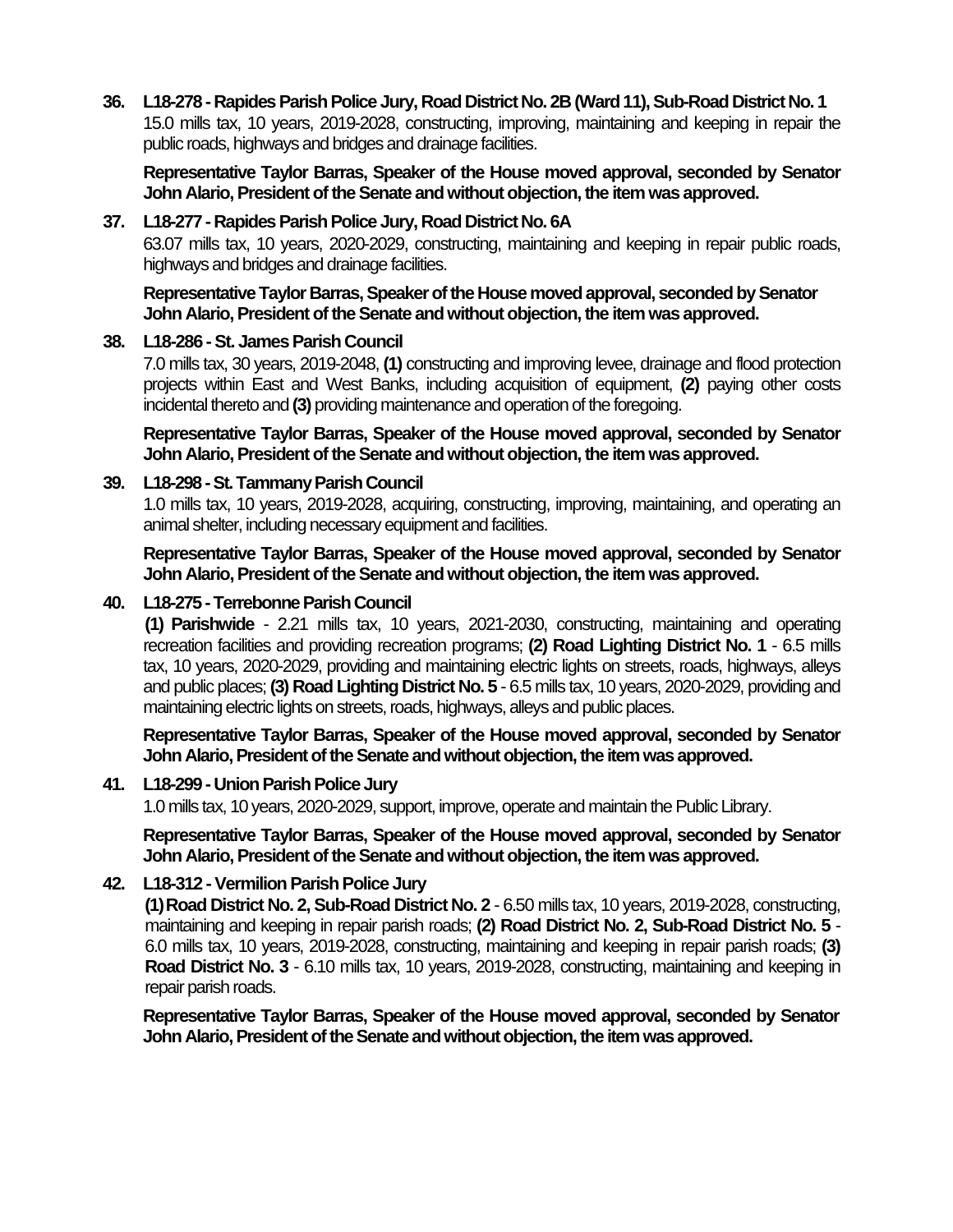### **43. L18-260 -Webster Parish, Shongaloo Fire Protection District No. 9**

10.98 mills tax, 10 years, 2019-2028, acquiring, constructing, maintaining and operating fire protection facilities and equipment and all other costs incidental thereto.

**Representative Taylor Barras, Speaker of the House moved approval, seconded by Senator John Alario, President of the Senate and without objection, the item was approved.**

## **44. L18-303 -West Carroll Parish School Board**

**(1)Parishwide School District** - 11.76 mills tax, 10 years, 2020-2029, **(a)** constructing, improving, maintaining and repairing facilities, **(b)** purchase and leasing of property, **(c)** maintenance, replacement, repair and purchase of equipment and **(d)** purchase materials and supplies, with revenues to be divided between each school on a per pupil basis; **(2) Epps School District No. 1** - 4.57 mills tax, 5 years, 2020-2024, **(a)** constructing, improving, maintaining and repairing facilities, **(b)** purchase and lease of property, **(c)** maintenance, replacement, repair and purchase of equipment and **(d)** purchase institutional materials and supplies for Epps High School.

**Representative Taylor Barras, Speaker of the House moved approval, seconded by Senator John Alario, President of the Senate and without objection, the item was approved.**

## **Local Political Subdivisions -Loans**

## **45. L18-290 -East Baton Rouge Parish, St. George Fire Protection District No. 2**

Not exceeding \$4,000,000 Revenue Anticipation Notes, Series 2018, not exceeding 2%, mature no later than March 1, 2019, current operations.

**Ms. Folse provided a synopsis. Representative Taylor Barras, Speaker of the House moved approval, seconded by Senator John Alario, President of the Senate and without objection, the item was approved.**

#### **46. L18-264 -East Feliciana Parish Law Enforcement District**

Not exceeding \$500,000 Loan, not exceeding 5%, mature no later than June 30, 2019, current expenses.

**Ms. Folse provided a synopsis. Representative Taylor Barras, Speaker of the House moved approval, seconded by Senator John Alario, President of the Senate and without objection, the item was approved.**

### **47. L18-204 -Evangeline Parish, City of Ville Platte (LCDA Overgrown Lot Program)**

Not exceeding \$50,000 Loan, not exceeding 3%, not exceeding 5 years, abatement and elimination of neglected and overgrown lots.

**Ms. Folse provided a synopsis. Treasurer Schroder advised Senator Eric LaFleur, Chair, Senate Finance Committee requested to be recused from this item. Representative Phillip DeVillier, representing the Representative at large moved approval, seconded by Senator**  John Alario, President of the Senate and without objection, the item was approved.

# **48. L18-291 - Lafayette Parish Law Enforcement District**

Not exceeding \$5,000,000 Revenue Anticipation Notes, Series 2018, not exceeding 5%, mature no later than June 30, 2019, current operations.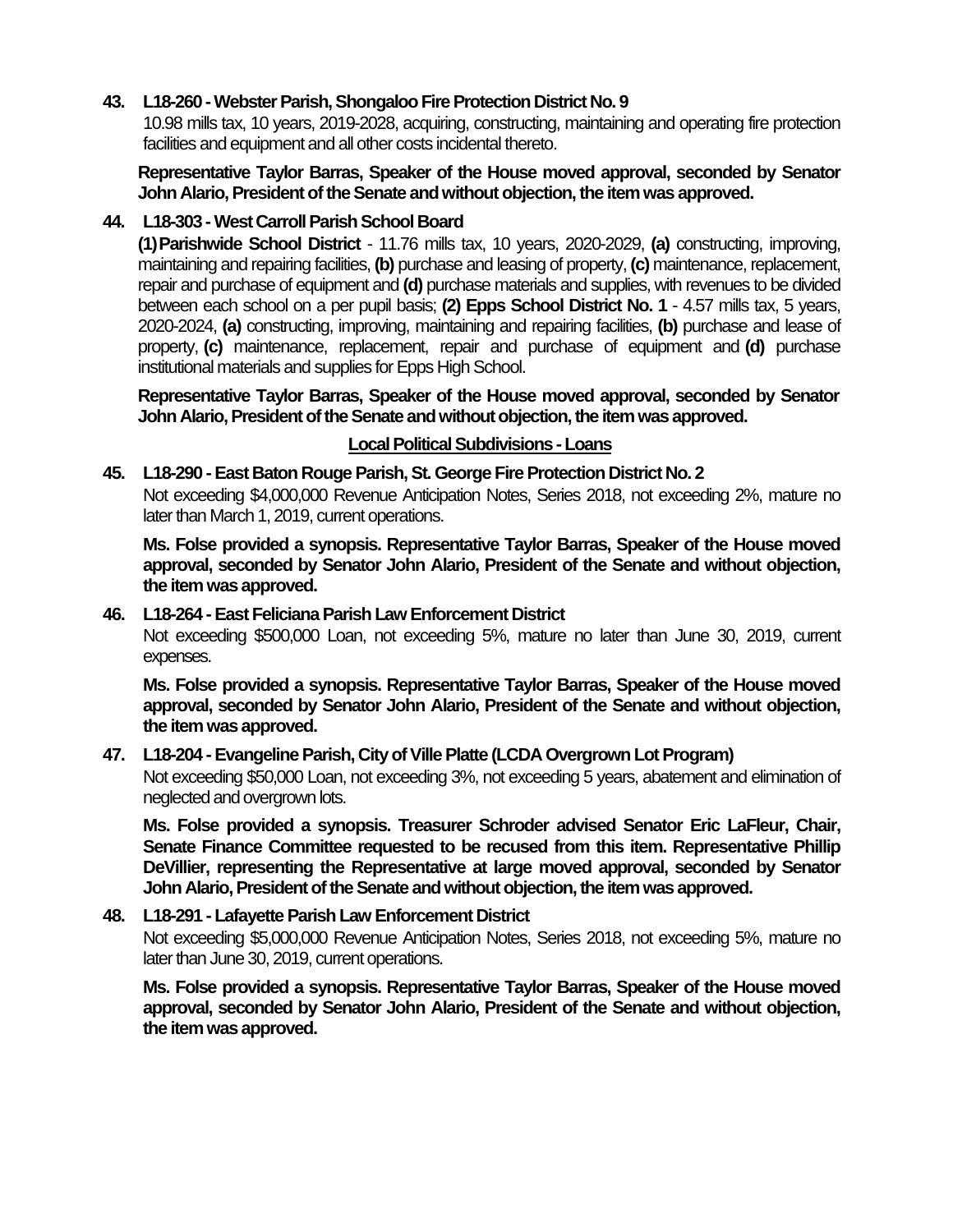### **49. L18-233 -Lafourche Parish Law Enforcement District**

Not exceeding \$3,000,000 Revenue Anticipation Notes, not exceeding 5%, mature no later than June 30, 2019, current expenses.

**Ms. Folse provided a synopsis. Representative Taylor Barras, Speaker of the House moved approval, seconded by Senator John Alario, President of the Senate and without objection, the item was approved.**

#### **50. L18-297 -St. Tammany Parish, Recreation District No. 12**

Not exceeding \$500,000 Limited Tax Certificates, in one or more series, not exceeding 6%, mature no later than March 1, 2028, acquiring, constructing and/or improving parks, playgrounds, recreation centers and other recreational facilities, together with the necessary furnishings and equipment.

**Ms. Folse provided a synopsis. Representative Taylor Barras, Speaker of the House moved approval, seconded by Senator John Alario, President of the Senate and without objection, the item was approved.**

#### **51. L18-309 -Vermilion Parish, Town of Erath**

Not exceeding \$190,000 Certificates of Indebtedness, in one or more series, not exceeding 4%, mature no later than December 1, 2026, paying the issuer's outstanding promissory note.

**Ms. Folse provided a synopsis. Representative Taylor Barras, Speaker of the House moved approval, seconded by Senator John Alario, President of the Senate and without objection, the item was approved.**

#### **Local Political Subdivisions - Bonds -Final Approval**

#### **52. L18-281 - Calcasieu Parish, City of Lake Charles (LDH Program)**

Not exceeding \$20,000,000 Taxable Water Revenue Bonds, Series 2018, in one or more series, not exceeding 3%, not exceeding 22 years, **(1)** establish, acquire, construct, improve, extend and maintain a waterworks system, including treatment facilities, with all necessary equipment and installation, including such extensions and **(2)** paying capitalized interest.

**Ms. Folse provided a synopsis. Representative Taylor Barras, Speaker of the House moved approval, seconded by Senator John Alario, President of the Senate and without objection, the item was approved.**

#### **53. L18-257 - Franklin Parish Police Jury (DEQ Project)**

Not exceeding \$600,000 Taxable Sewer Revenue Bonds, in one or more series, not exceeding 0.95%, not exceeding 20 years, rehabilitating and making improvement to four lift stations and a wastewater treatment plant.

**Ms. Folse provided a synopsis. Representative Taylor Barras, Speaker of the House moved approval, seconded by Senator John Alario, President of the Senate and without objection, the item was approved.**

### **54. L18-272 -Jackson Parish, Town of Eros**

Not exceeding \$161,000 Water Revenue Bonds, not exceeding 1.75%, not exceeding 40 years, construct and acquire improvements and replacements to the waterworks system, including appurtenant equipment and fixtures.

**Ms. Folse provided a synopsis. Representative Taylor Barras, Speaker of the House moved approval, seconded by Senator John Smith, Senator at large and without objection, the item was approved.**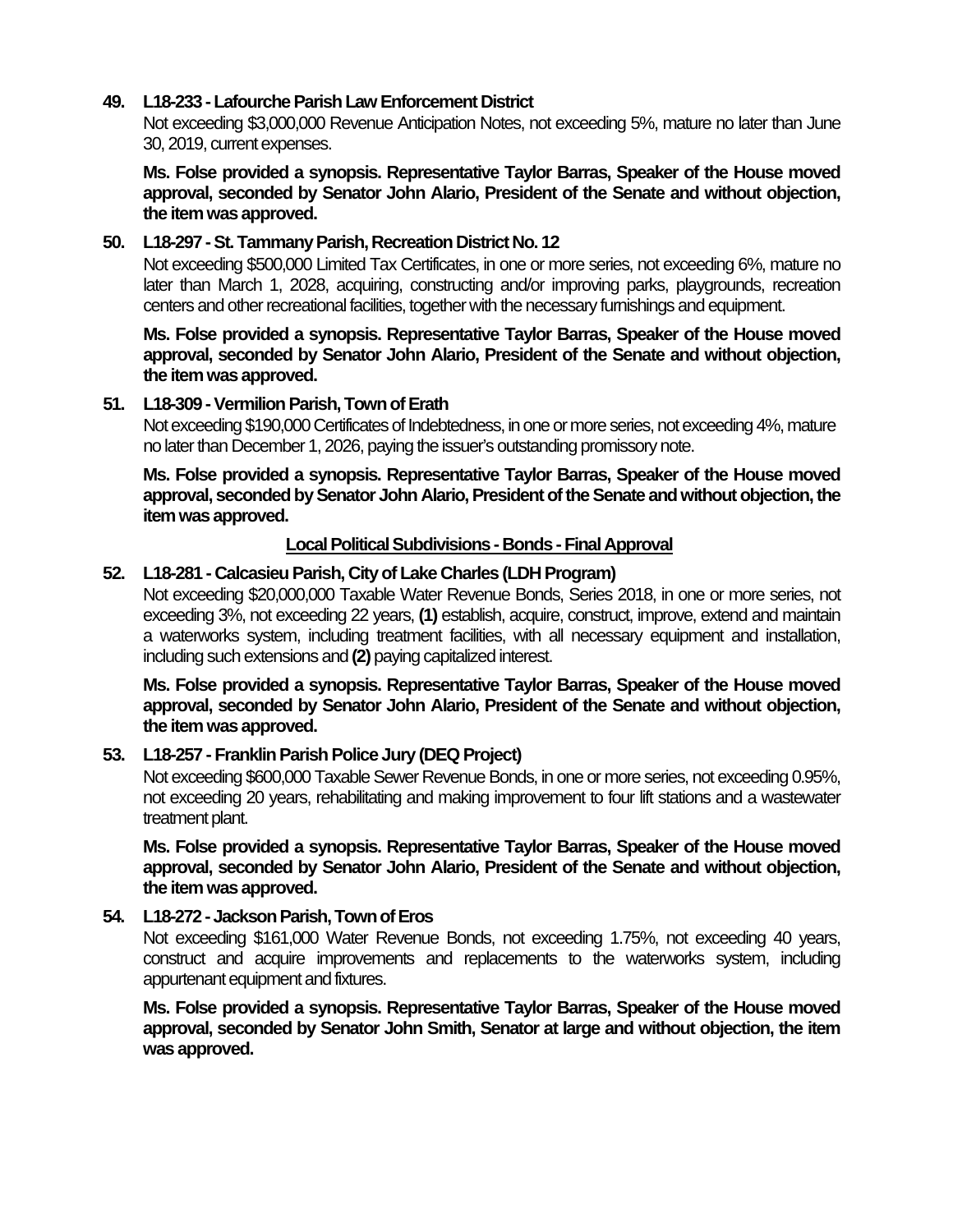## **55. L18-289 - Jefferson Parish Council, Consolidated Road Lighting District (DNR Revolving**  Loan Program)

Not exceeding \$3,500,000 Revenue Bonds, or other evidence of indebtedness, in one or more series, not exceeding 2.5%, not exceeding 10 years, energy efficiency upgrades and improvements to the street lighting on the East Bank at Metairie Road and West Metairie Ave. and on the West Bank at Jamie Blvd., Cousins Blvd. and Medical Center Blvd.

**Ms. Folse provided a synopsis. Representative Taylor Barras, Speaker of the House moved approval, seconded by Senator John Alario, President of the Senate and without objection, the item was approved.**

### **56. L18-314 - Lafayette Parish, City of Lafayette (DEQ Project)**

Not exceeding \$250,000 Taxable Second Lien Utilities Revenue Bonds, non-interest bearing, not exceeding 22 years, constructing and acquiring improvements and extensions to the sewer system including necessary equipment and furnishings.

**Ms. Folse provided a synopsis. Representative Taylor Barras, Speaker of the House moved approval, seconded by Senator John Alario, President of the Senate and without objection, the item was approved.**

### **57. L18-284 - Natchitoches Parish, Hospital Service District (Natchitoches Medical Center)**

Not exceeding \$9,000,000 Hospital Revenue Bonds, not exceeding 7%, not exceeding 25 years, **(1)** acquiring, constructing and improving buildings, facilities, equipment, accessories and furnishings and funding any reserve, if required.

**Ms. Folse provided a synopsis. Treasurer Schroder advised Representative Taylor Barras, Speaker of the House requested to be recused from this item. Representative Jack McFarland, representing the Chair, House Appropriations Committee moved approval, seconded by Senator John Alario, President of the Senate and without objection, the item was approved.**

### **58. L18-255 - Richland Parish Police Jury**

Not exceeding \$350,000 Tax Revenue Bonds, not exceeding 6%, not exceeding 15 years, improving and expanding the courthouse facility annex.

**Ms. Folse provided a synopsis. Representative Taylor Barras, Speaker of the House moved for conditional approval contingent upon verification of the certified resolution adopted by the Police Jury authorizing the incurrence of the debt, which was adopted on September 17, 2018. The motion was seconded by Senator John Alario, President of the Senate, and without objection, the itemwas conditionally approved.**

### **59. L18-313 -St. Charles Parish, Hospital Service District No. 1**

Not exceeding \$14,000,000 Limited Tax Bonds, in one or mores series, not exceeding 5%, not exceeding 8 years, **(1)** approximately \$11,565,000 Refunding Bonds, refunding all or a portion of Taxable Limited Tax Bonds, Series 2014 and 2015 and **(2)** approximately \$2,435,000 Revenue Bonds, constructing, operating and maintaining hospital facilities, including ambulance service for both the east and west banks of St. Charles Parish.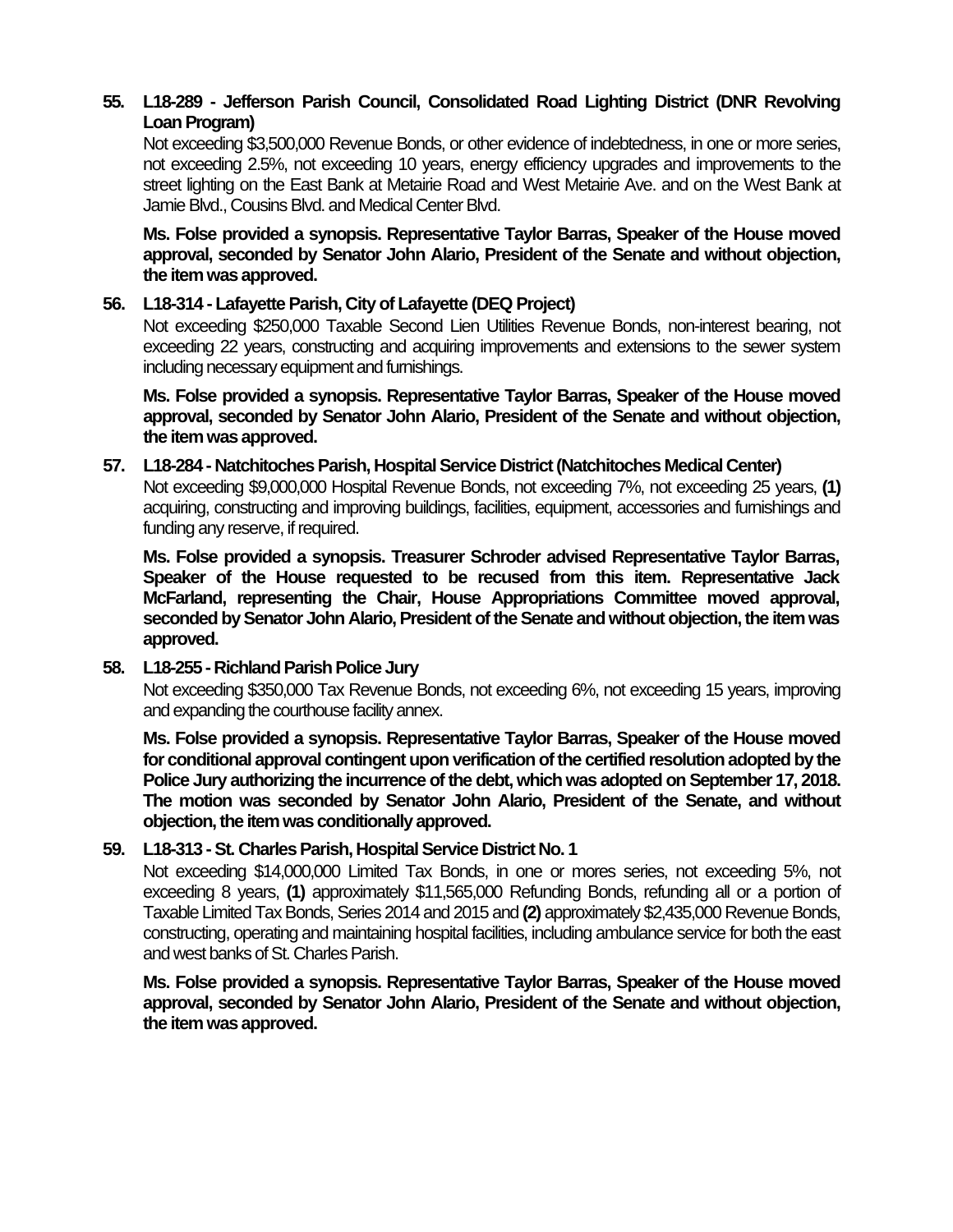## **60. L18-305 -St. Mary Parish, St. Mary Levee District**

Not exceeding \$16,000,000 Limited Tax Revenue Bonds, in one or more series, not exceeding 6%, not exceeding 30 years, funding flood protection projects, including the acquisition of equipment.

**Ms. Folse provided a synopsis. Representative Taylor Barras, Speaker of the House moved approval, seconded by Senator John Alario, President of the Senate and without objection, the item was approved.**

## **Public Trust - Final Approval**

### **61. S18-016 - Louisiana Public Facilities Authority (Young Audiences Charter School Project)**

Not exceeding \$27,000,000 Revenue Bonds, in one or more series, taxable and/or tax-exempt, not exceeding 8%, not exceeding 38 years, **(1)** acquisition, construction, renovation and equipping of a kindergarten through twelfth grade, tuition free, public charter school in Gretna, including the acquisition of land, **(2)** paying capitalized interest and **(3)**funding a reserve fund.

**Ms. Folse provided a synopsis. Additional information was provided by Meredith Hathorn, Bond Counsel, Foley & Judell, LLP; Ron Loesel, Chairman Board Member, Young Audiences Charter School; Brandon House, School Leader, Young Audiences Charter School; Rickie Nutik, CEO & Founder, Young Audiences Charter School; Mary Parker Nass, Board Member, Young Audiences Charter School and Caroline Roemer, CEO, Louisiana Association of Public Charter Schools. After further discussion, action on the item was deferred until the October meeting.**

### **62. S18-024 - Louisiana Public Facilities Authority (CHRISTUS Health Project)**

Not exceeding \$40,000,000 Revenue Bonds, in one or more series, not exceeding 10% fixed and/or 15% variable, convertible to other rates, not exceeding 40 years, acquiring, constructing, equipping, maintaining, installing, and/or upgrading certain improvements to its hospital facilities in Shreveport, including but not limited to providing a heart hospital.

**Ms. Folse provided a synopsis. Representative Taylor Barras, Speaker of the House moved approval, seconded by Senator John Alario, President of the Senate and without objection, the item was approved.**

### **Ratifications and or Amendments to Prior Approvals**

**Ms. Folse provided a synopsis on Items 63 through 65.**

**63. L17-359A - Richland Parish, ManghamFire Protection District No. 4** Amendment of a prior approval granted on September 21, 2017 to reflect change in cost of issuance.

**Representative Taylor Barras, Speaker of the House moved approval, seconded by Senator John Alario, President of the Senate and without objection, the item was approved.**

**64. S04-058E - Louisiana Community Development Authority (Northwestern State University Student Housing Project)**

Amendment of prior approvals granted on October 21, 2004, June 17, 2010, September 16, 2010 and May 17, 2012 to approve cost of issuance associated with an extension related to an interest rate conversion.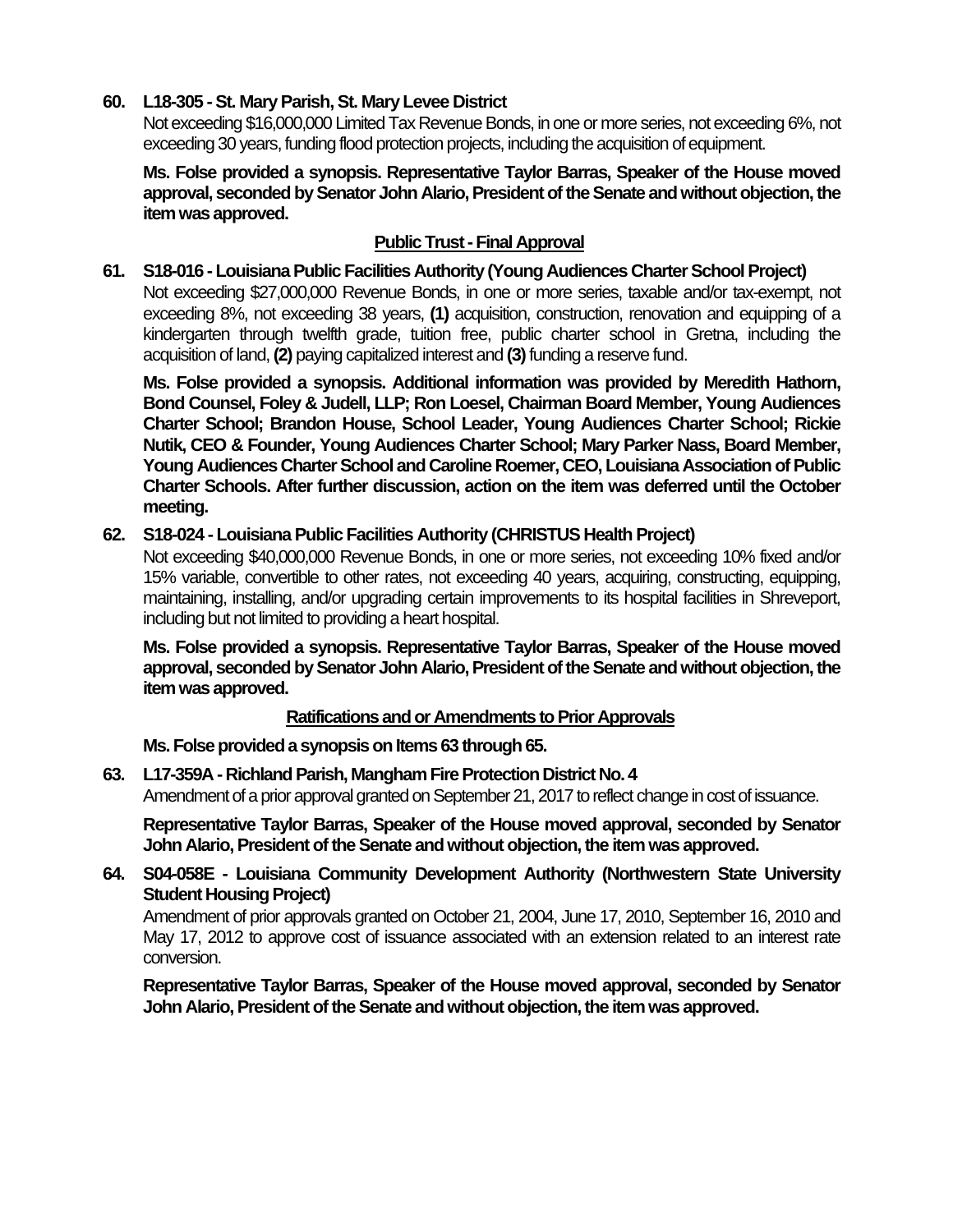## **65. S07-035E - Louisiana Community Development Authority (Northwestern State University Student Housing Project)**

Amendment of prior approvals granted on May 17, 2007, June 17, 2010, September 16, 2010 and May 17, 2012 to approve cost of issuance associated with an extension related to an interest rate conversion.

**Representative Taylor Barras, Speaker of the House moved approval, seconded by Senator John Alario, President of the Senate and without objection, the item was approved.**

# **Lines of Credit**

**Ms. Folse provided a synopsis on Item 66, Cash Lines of Credit - Priority 2 - State Projects; Item 67, Cash Lines of Credit - Priority 2 - Non-State Projects Local Governments and Item 68, Cash Lines of Credit - Priority 2 Non-State Projects Non-Government Organizations. Additional information was provided by Mark Moses, Director, Facility Planning & Control.** 

### **66. Priority 2 - Cash -State Projects**

Resolution setting forth the official intent by the State Bond Commission to reimburse Lines of Credit expenditures with proceeds of General Obligation Bonds for requests submitted by the Office of the Commissioner, Division of Administration, Office of the Governor, for granting of lines of credit and authorization to issue General Obligation Bonds in the amount of \$69,643,400 for State projects contained in Priority 2 of the current Capital Outlay Act (Act 29 of the 2018 Regular Session) and listed in the attached exhibit.

**Senator John Alario, President of the Senate moved approval, seconded by Representative Taylor Barras, Speaker of the House and without objection, the item was approved.**

#### **67. Priority 2 - Cash - Non-State Projects -Local Governments**

Resolution setting forth the official intent by the State Bond Commission to reimburse Lines of Credit expenditures with proceeds of General Obligation Bonds for requests submitted by the Office of the Commissioner, Division of Administration, Office of the Governor, for granting of lines of credit and authorization to issue General Obligation Bonds in the amount of \$43,003,200 for Non-,State Local Government projects contained in Priority 2 of the current Capital Outlay Act (Act 29 of the 2018 Regular Session) and listed in the attached exhibit.

**Senator John Alario, President of the Senate moved approval, seconded by Representative Taylor Barras, Speaker of the House and without objection, the item was approved.**

#### **68. Priority 2 - Cash - Non-State Projects - Non-Government Organizations**

Resolution setting forth the official intent by the State Bond Commission to reimburse Lines of Credit expenditures with proceeds of General Obligation Bonds for requests submitted by the Office of the Commissioner, Division of Administration, Office of the Governor, for granting of lines of credit and authorization to issue General Obligation Bonds in the amount of \$14,018,800 for Non-Government Organization projects contained in Priority 2 of the current Capital Outlay Act (Act 29 of the 2018 Regular Session) and listed in the attached exhibit.

**Senator John Alario, President of the Senate moved approval, seconded by Representative Taylor Barras, Speaker of the House and without objection, the item was approved.**

**Ms. Folse provided a synopsis on Item 69, Non-Cash Lines of Credit - Priority 5 State Projects; Item 70, Non-Cash Lines of Credit - Priority 5 Non-State Projects Local Governments; Item 71, Non-Cash Lines of Credit- Priority 5 Non-State Projects Non- Government Organizations. Additional information was provided by Mark Moses, Director, Facility Planning & Control.**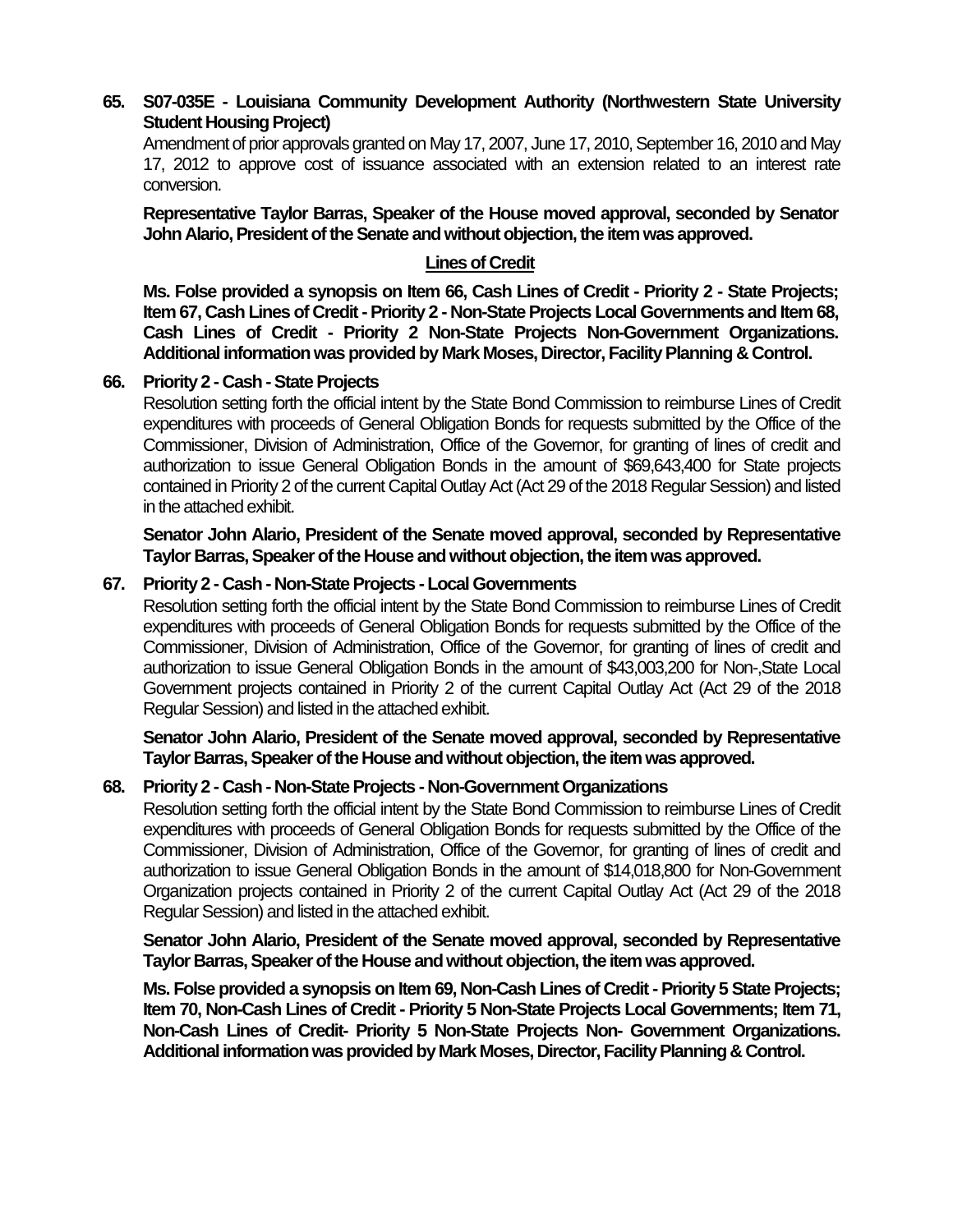### **69. Priority 5 - Non-Cash -State Projects**

Requests submitted by the Office of the Commissioner, Division of Administration, Office of the Governor, for granting of lines of credit for which no cash expenditures will be made this fiscal year in the amount of \$193,185,000 for State projects contained in Priority 5 of the current Capital Outlay Act (Act 29 of the 2018 Regular Session) and listed in the attached exhibit.

**Representative Taylor Barras, Speaker of the House moved approval, seconded by Senator John Alario, President of the Senate and without objection, the item was approved.**

### **70. Priority 5 - Non-Cash - Non-State Projects - Local Governments**

Requests submitted by the Office of the Commissioner, Division of Administration, Office of the Governor, for granting of lines of credit for which no cash expenditures will be made this fiscal year in the amount of \$164,156,400 for Non-State Local Government projects contained in Priority 5 of the current Capital Outlay Act (Act 29 of the 2018 Regular Session) and listed in the attached exhibit.

**Representative Taylor Barras, Speaker of the House moved approval, seconded by Senator John Alario, President of the Senate and without objection, the item was approved.**

## **71. Priority 5 - Non-Cash - Non-State Projects - Non-Government Organizations**

Requests submitted by the Office of the Commissioner, Division of Administration, Office of the Governor, for granting of lines of credit for which no cash expenditures will be made this fiscal year in the amount of \$37,306,700 for Non-Government Organization projects contained in Priority 5 of the current Capital Outlay Act (Act 29 of the 2018 Regular Session) and listed in the attached exhibit.

**Representative Taylor Barras, Speaker of the House moved approval, seconded by Senator**  John Alario, President of the Senate and without objection, the item was approved.

### **State of Louisiana**

### **72. S18-010D -State of Louisiana (GARVEE)**

Discussion and consideration of the evaluation teams recommendation for selection of Underwriters on proposals submitted in response to the July 19, 2018 Solicitation for Offers for Underwriting Services for State of Louisiana Grant Anticipation Revenue Vehicles.

**Ms. Folse provided a brief synopsis on Item 72 relative to receipt of Evaluation Team Grading and Recommendations for underwriters for GARVEEs. The evaluation team consisted of Ms. Folse (Treasurer), John Morris (Attorney General), Linda Nugent (Senate), Alison Pryor (House), Rick McGimsey (Commissioner of Administration) and Barry Keeling (DOTD). Ms. Folse informed the Commission that the team recommended to hire Wells Fargo and JPMorgan as co-senior underwriter's with Wells Fargo as the bookrunner on the firstGARVEE financing and JPMorgan as the bookrunner on the second GARVEE financing. After the second financing, the Commission would have the option of extending the engagement by appointing one or both underwriters for future financing or issue a new Solicitation. After further discussion, Representative Taylor Barras, Speaker of the House moved approval, seconded by Senator John Alario, President of the Senate and without objection, the item was approved.**